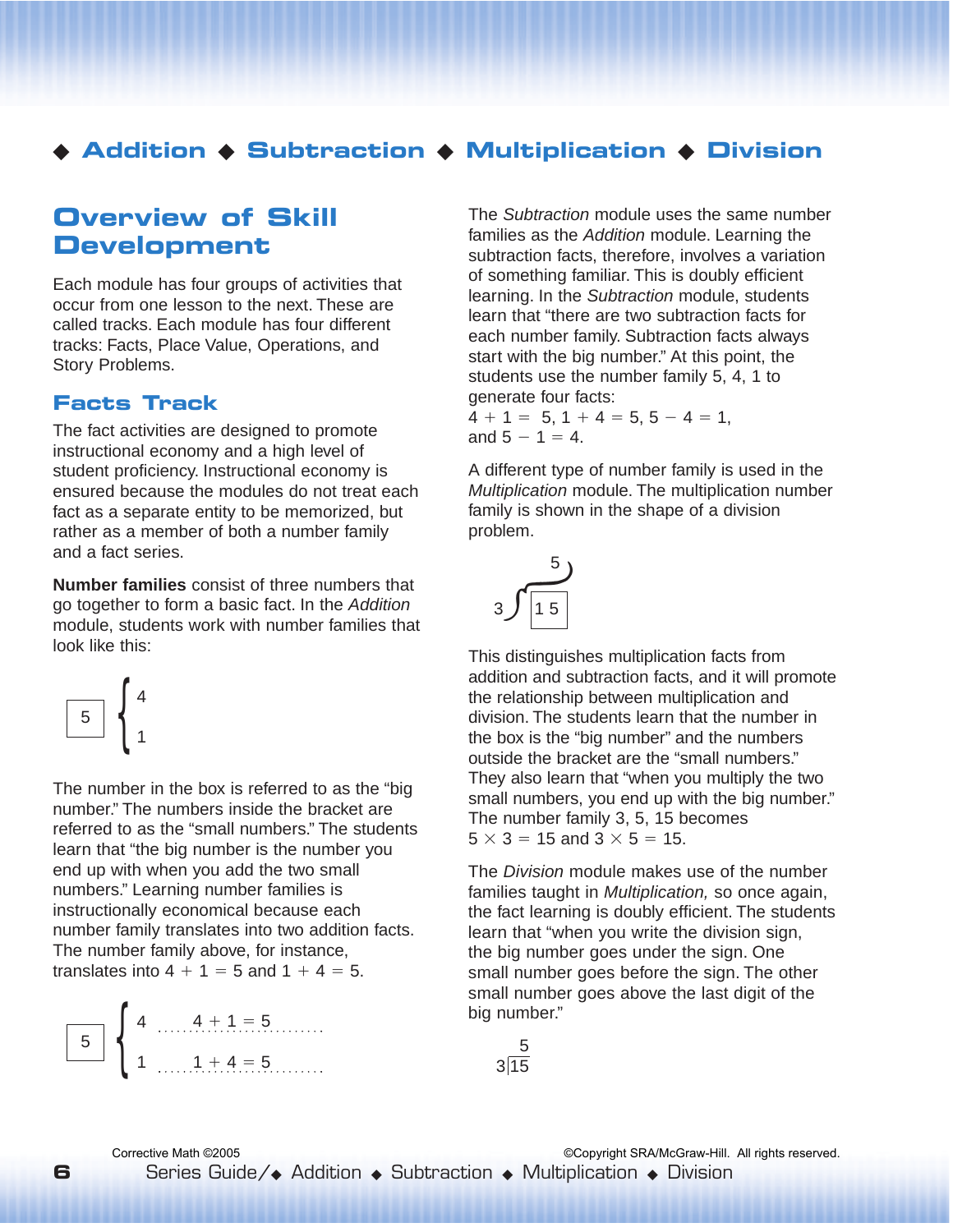The number family 3, 5, 15 becomes  $5 \times 3 = 15$ ,

$$
3 \times 5 = 15, 3\overline{15}, \text{ and } 5\overline{15}.
$$

Another way in which **Corrective Mathematics** shows the relationship among various facts is through **fact series** exercises. Facts are presented in order, to show their relationship to counting. For example, in the series  $6 + 1 = 7$ ,  $6 + 2 = 8$ , and  $6 + 3 = 9$ , every time a number is counted in the second addend (1, 2, 3), the number is counted in the sum (7, 8, 9). By teaching fact relationships, individual facts are easier to master and recall. Here are sample fact series from each of the four modules:

| <b>Addition</b>                                                                                     | $10 + 1 = 11$    |
|-----------------------------------------------------------------------------------------------------|------------------|
| $10 + 2 = 12$<br>$10 + 3 = 13$<br>$10 + 4 = 14$<br>$10 + 5 = 15$                                    |                  |
| <b>Subtraction</b>                                                                                  | $15 - 10 = 5$    |
| $14 - 10 = 4$<br>$13 - 10 = 3$<br>$12 - 10 = 2$<br>$11 - 10 = 1$                                    |                  |
| <b>Multiplication</b>                                                                               | $5 \times 1 = 5$ |
| $5 \times 2 = 10$<br>$5 \times 3 = 15$<br>$5 \times 4 = 20$<br>$5 \times 5 = 25$<br><b>Division</b> |                  |
|                                                                                                     |                  |
| $rac{6}{6 36}$                                                                                      |                  |
| $rac{7}{6 42}$                                                                                      |                  |
| 8<br>$6\overline{48}$                                                                               |                  |
| 9<br>$6\overline{54}$                                                                               |                  |
| 10<br>6 60                                                                                          |                  |

#### **Facts Practice**

Once the students have a number of firm reference points and know how to use these reference points to figure out closely related facts, the modules provide a number of exercises designed to increase student proficiency with individual facts. Students work with facts in a variety of teacher-directed and independent activities, both oral and written.

Two of the most enjoyable of these activities are the **Fact Game,** in which groups of students compete, and the **Timing Format,** in which individual students earn points for speed and accuracy on fact worksheets. The Fact Game is an extremely important way of providing students with the practice they need to master facts. Because drill and practice can be boring to students, you need to reinforce student improvement and use games or challenges to motivate students.

The speed requirements specified in the modules are quite low. Whenever possible, require students to increase the rate at which they work fact exercises. If students cannot answer 40 facts per minute at the end of a module, continue drilling those facts even though students have completed the module.

Also, Facts-Practice Blackline Masters are provided in each of the four operations modules for optional facts practice. These may be used anytime during the day.

Cumulative review blackline masters are provided for Subtraction, Multiplication, and Division.

#### **Fact Mastery Tests**

In addition to providing the amount of practice students need to become proficient on facts, the four modules also provide a vehicle for monitoring student proficiency. Fact Mastery Tests appear frequently in each of the modules. Students are tested for speed and accuracy. Instructions that accompany the tests provide criteria for evaluating test scores and remediation for students who fail.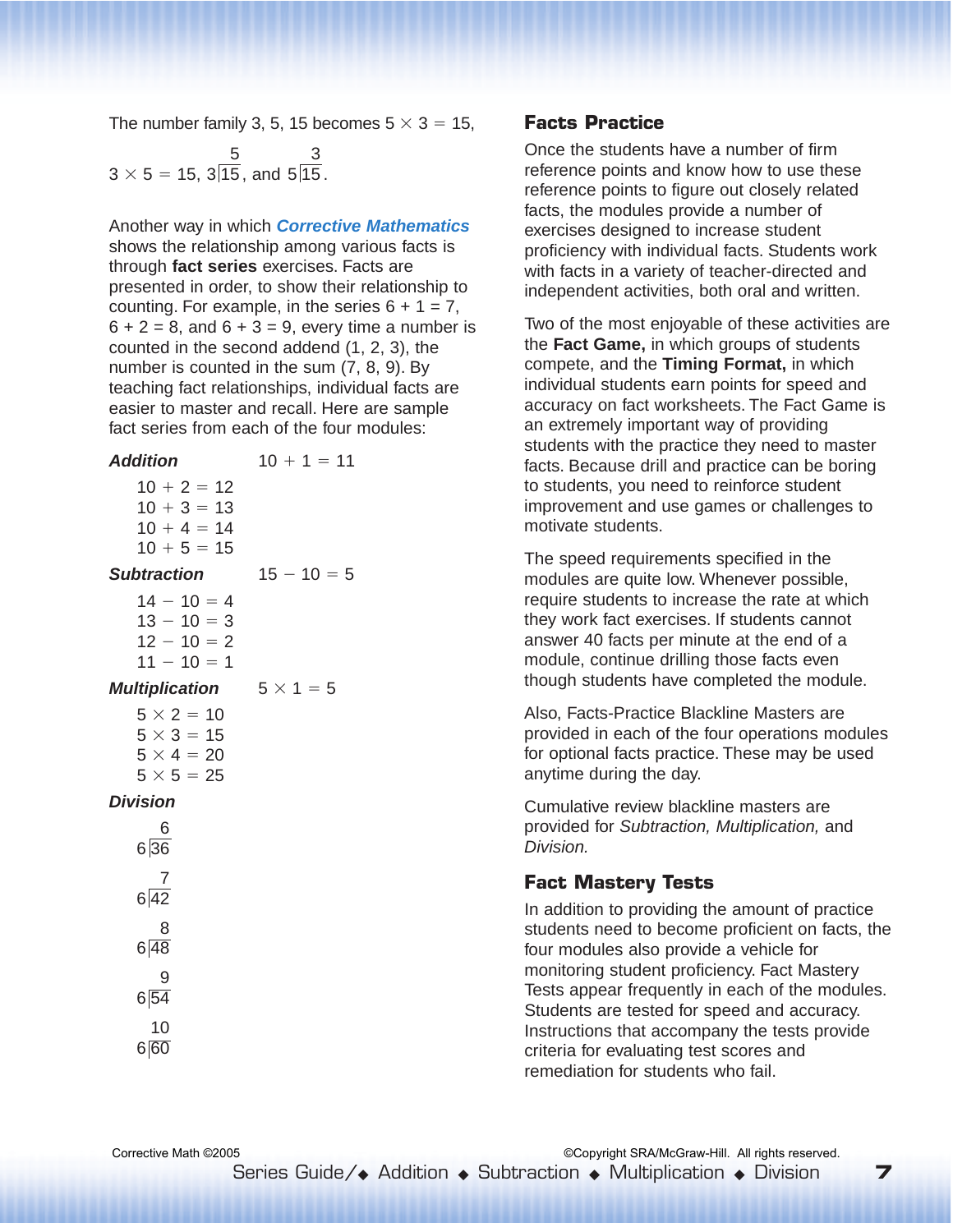### **Special Facts**

**Corrective Mathematics** also teaches fact relationships usually omitted in other instructional programs. Division facts are taught in most programs, but division remainder facts are not. For example, students are taught 6

5 30 but are not taught that 5 goes into 31, 32, 33, and 34, 6 times. **Corrective Mathematics** devotes a great deal of time to division remainder facts.

Another example from **Corrective Mathematics** is the way in which problems such as  $18 + 8 = 26$  are taught. Students learn to silently compute the answer to this type of problem. Teaching these problems as "facts" aids in the solution of many addition and multiplication problems such as the following:



## **Operations Track**

Each module teaches a coherent problemsolving routine that allows students to handle a wide variety of computational problems. The routines provide for all subtypes of problems that students might encounter, such as borrowing from zero in subtraction and multiplying by a number with a zero in the ones column.

## **Addition**

The addition operation is taught in stages. First, the students add columns of single-digit numbers. Then, they are taught to add columns of numbers that have more than one digit but that do not require renaming (carrying). When carrying is introduced, the sum for the ones column is given, and the students write only the number being carried in a box at the top of the tens column. Later, the sum is no longer written, and then, the carrying box is dropped. The

operation is expanded so that carrying occurs not only from the ones column but also from the tens and hundreds columns. By the end of Addition, students can solve problems of this type:

|        | 1818 |
|--------|------|
|        | 1943 |
|        | 2775 |
| $^{+}$ | 559  |
|        |      |

## **Subtraction**

The Subtraction module begins with problems that do not require regrouping (borrowing). Students learn basic conventions, such as starting with the ones column and subtracting the bottom number from the top number. Next, students are introduced to four preskills for borrowing. They learn which column to borrow from, how to rewrite a number after borrowing, when to borrow, and how to subtract after borrowing. Finally, students learn how to work four types of borrowing problems: borrowing from one column, borrowing from zero, borrowing from consecutive columns, and borrowing from as many as three consecutive columns. By the end of the Subtraction module, student can solve problems of these types:

| 6824    | 4926    | 4000 |
|---------|---------|------|
| $-1904$ | $-3749$ | 245  |

## **Multiplication**

The Multiplication module begins with noncarrying column problems and horizontal problems with counters. Then, students are introduced to carrying. They write the number being carried in a box at the top of the tens column. Next, students are introduced to multiplying by 2-digit numbers. Initially, students multiply only by the tens number (the ones number has already been done for them). Finally, students work the entire problem. By the end of Multiplication, students can solve problems like these:

| 265         | 241         | 503 |
|-------------|-------------|-----|
| $\times$ 93 | $\times$ 50 | 48  |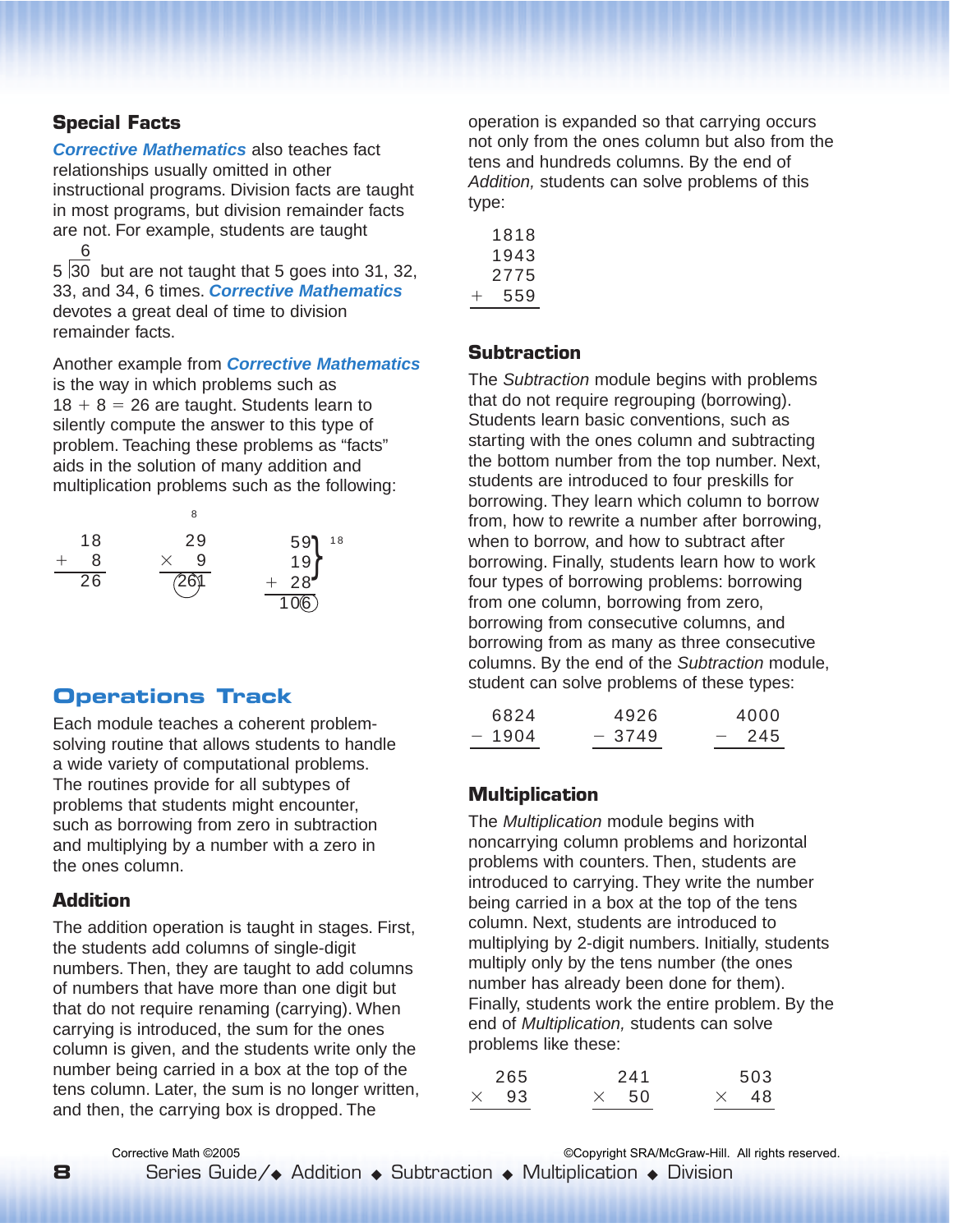## **Division**

The division operation is first introduced for single-digit divisor problems. Students underline the part of the dividend that is at least as big as the divisor. Next, they work the underlined problem and find the remainder for that part. Then, they bring down the next digit and work the new problem in the same way. They continue in this manner until they have written a number above the last digit of the dividend. This signals that the problem is finished.

The single-digit divisor strategy is first shown with problems that have 1- and 2-digit answers. Early problems do not have answers with zeros. Later problems present 3-digit answers, answers with zero in the middle, and answers with zero as the final digit. Special exercises focus on these troublesome types of division problems.

For 2-digit divisors, the procedure is the same as that for single-digit divisors, except the students round off the divisor and the underlined part of the problem to the nearest tens number. For example, if the problem is 63 483, students write the rounded-off problem

as  $6|48$ . The rounding-off sometimes leads to trial answers that are either too large or too small. Students are taught to determine whether the remainder is too large, and if it is, to make the answer larger. If the remainder is too small (a negative number), students make the answer smaller. By the end of the module, students can solve problems of these types:

| 44 5900             | $24\overline{2165}$ |
|---------------------|---------------------|
| $34\overline{3618}$ | 75 3052             |

## **Problem-Solving Routines**

The most important feature of the operations portions of these modules is that the problemsolving routines are introduced only after you have taught all preskills necessary for errorless student performance. For the students, the routines are simply procedural chains of familiar discriminations and responses, and success is ensured.

The care with which each necessary preskill is introduced is well demonstrated by the operations activities in the Subtraction module. Before the students learn the routine for subtracting with borrowing in one column, they master these preskills:

**• Rewriting numbers by borrowing.** Given a number with one digit slashed, the students learn to borrow from the slashed digit. The students write the borrowed amount in front of the digit immediately to the right of the slashed digit.

| Given                 | 3572       |
|-----------------------|------------|
|                       | 2          |
| <b>Students write</b> | $3^{4}572$ |

**• Subtracting multidigit numbers without borrowing.** Given a multidigit subtraction problem, the students learn to subtract the bottom digit from the top digit in each column, starting with the ones column.

| Given | 841 |
|-------|-----|
|       | 410 |

Students begin with the ones column and write 841

|  | 410 |  |
|--|-----|--|
|  | 431 |  |

#### **• Minusing zero when zero is not written.**

Given a subtraction problem in which the minuend has more digits than the subtrahend, the students learn that the absence of a digit in the subtrahend means they must subtract zero.

| Given                 | 348 |
|-----------------------|-----|
|                       |     |
|                       |     |
| <b>Students write</b> | 348 |
|                       |     |
|                       | 341 |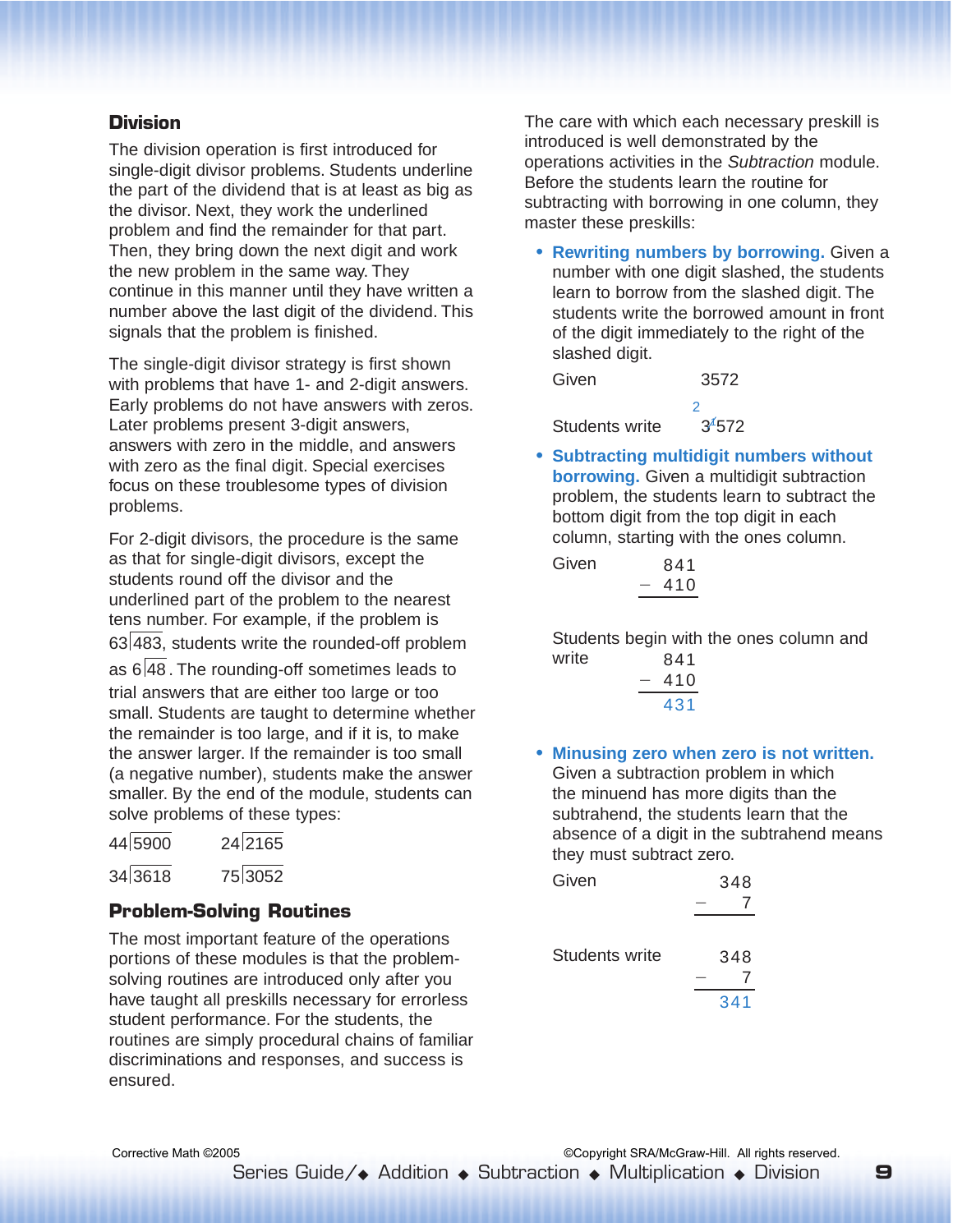**• Determining when and where to borrow.** Given a partial subtraction problem, the students learn that "if you're minusing more than you start with, you have to borrow." The students use a slash to indicate the position of the digit they would borrow from.

| Given          | $\Box 2\Box$<br>$-\Box 7$ $\Box$ | $\Box$ $\Box$ 5 $\Box$<br>$ \Box$ 3 $\Box$ |
|----------------|----------------------------------|--------------------------------------------|
| Students write | $\neg$ 2 $\neg$<br>$-1111$       | $\Box$ 5 $\Box$<br>$\Box 3\Box$            |

**• Subtracting when borrowing has been done.** Given a problem in which borrowing has been done for the students, the students learn to subtract accurately.

| Given          | 2<br>14<br>  3<br>18        |
|----------------|-----------------------------|
| Students write | 2<br>14<br>  3<br>18<br>1 6 |

**• Practice borrowing.** Given a problem requiring borrowing, students learn to rewrite the digits in the minuend.



Only after the students have mastered all six preskills are they introduced to the borrowing routine.

1. The students read the problem in the ones column.

- 2. The students determine whether they have to borrow.
- 3. If borrowing is necessary, they
	- A. Determine which number to borrow from.
	- B. Slash that number, and write the number that is left.
	- C. Write a 1 in front of the number to the right of the number borrowed from.
	- D. Reread the problem in the ones column, and subtract.

The same care is taken later in the Subtraction module when teaching the preskills required for borrowing from consecutive columns and borrowing from zero. The same care is also taken in Addition, Multiplication, and Division modules. In every case, all necessary preskills are taught before problem-solving routines are introduced.

## **Story Problems Track**

One of the major strengths of the **Corrective Mathematics** program is that **Corrective Mathematics** teaches a precise strategy for determining which mathematics operation is required by a given story problem—a feature not typically shared by other mathematics programs.

Story problems are introduced in the Addition module through three major exercises: working with pictures, working with sentences in columns, and working with sentences in paragraphs.

Addition story problems include distracters, numbers that appear but are not used in computing the answer. Two types of distracters are presented: distracters that involve the wrong class of object and those that involve the wrong verb. Here is an example of a story problem with a distracter that is from the "wrong class of objects" (rosebushes).

There are 528 apple trees. There are 4108 cherry trees. There are 180 rosebushes. There are 600 oak trees. How many trees are there?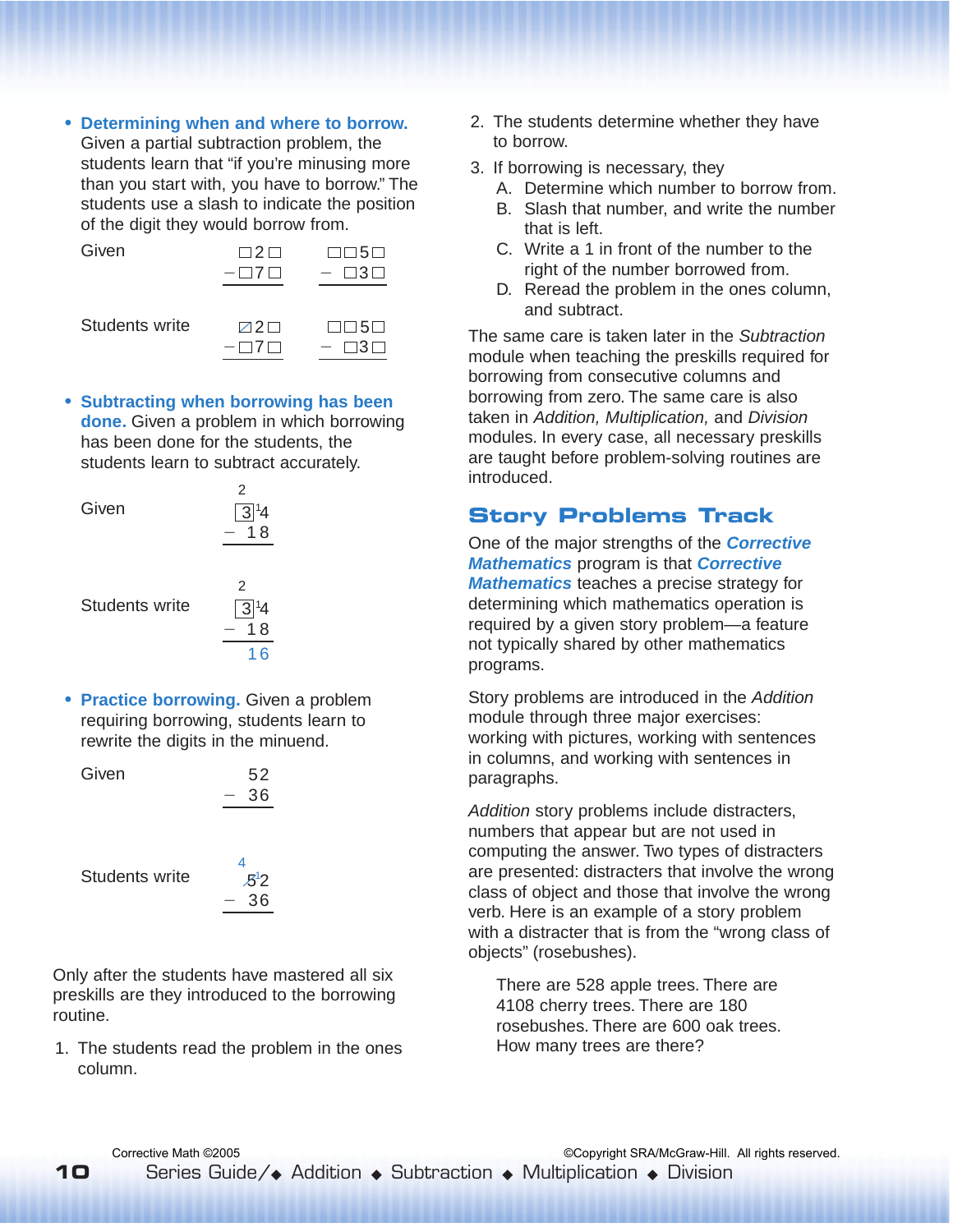Here is an example of a story problem with two verbs that distract, that are irrelevant to the operation (built, rode).

261 teachers went swimming. 493 students built forts. 97 parents went swimming. 135 students rode bikes. 2580 children went swimming. How many people went swimming?

Although students learn in the Subtraction module that certain verbs generally indicate whether to add (find, get, buy) or subtract (lose, give away, break), they quickly learn that they cannot rely solely on the verb to determine the appropriate operation. For example, the following problem calls for addition, even though give away would seemingly call for subtraction.

Bill gives away 4 toys. John gives away 2 toys. How many toys did the boys give away?

Because using the verb to determine whether addition or subtraction is called for is not a viable strategy for many story problems, the Subtraction module quickly teaches this discrimination strategy: If the problem gives the big number, it's a subtraction problem; if the problem does not give the big number, it's an addition problem. (The "big number" is the minuend in a subtraction problem and the sum in an addition problem.) The strategy is illustrated by the following problems.

Mr. Yamada had 36 books. Last week he bought more books at the used bookstore. Now he has 58 books. How many books did he buy last week?

In this problem, the big number, 58, is given. Therefore, the problem is a subtraction problem and translates into

58

2 36

In the second problem, the big number (how many windows in all) is not given.

An office building has 2365 clean windows. The window washers have to wash 90 dirty windows. How many windows in all does the building have?

Therefore, the problem is an addition problem and translates into

2365 1 90

In the Multiplication module, the students are taught that "if you use the same number again and again, you multiply."

There are 9 alarm clocks, 9 wall clocks, and 9 grandfather clocks in the shop. How many clocks are there in all?

In this problem, the same number is used again and again. The problem is a multiplication problem and translates into

 $9 \times 3 =$ 

If the same number is not used again and again, the problem is not a multiplication problem. It must be an addition or a subtraction problem.

There are 5 green flowers, 4 red flowers, and 2 blue flowers in bloom. How many flowers are there in all?

Because the big number is not given, the problem is an addition problem and translates into

Students also learn that the words each and every signal that the same number is being used again and again. This problem, therefore, is a multiplication problem.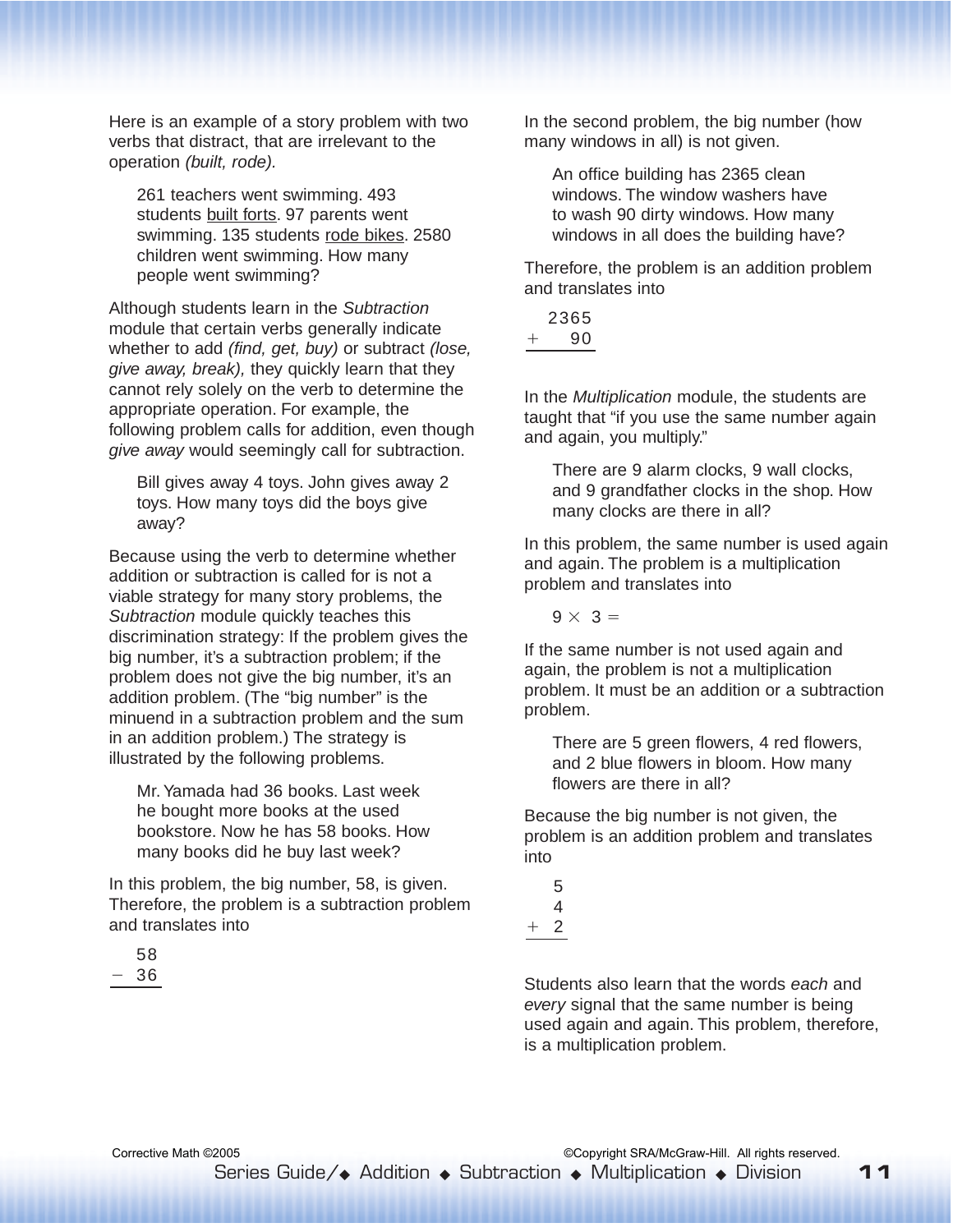There are 9 books on each shelf. There are 3 shelves. How many books are there in all?

In the Division module, the discrimination strategy is expanded. The students learn to apply two tests to story problems.

- 1. If the same number is used again and again, the problem is either a multiplication problem or a division problem. If the same number is not used again and again, it's an addition or a subtraction problem.
- 2. In problems involving multiplication or division, the problem requires division if the big number is given and multiplication if the big number is not given. In problems involving addition or subtraction, the problem requires subtraction if the big number is given and addition if the big number is not given.

In the problem below, the same number is used again and again, so the problem is either multiplication or division.

Every day Mattie read 3 books. Mattie read 18 books in all. How many days did Mattie read books?

The big number is given, so the problem is a division problem that translates to

## $3 \overline{18}$

The strategy ensures that the students will attend closely to all the words in a story problem, even in the Addition module where no discrimination between operations is possible.

An additional strength of the Story Problems track of the modules is that the students are taught to apply their discrimination strategies to a wide variety of problem types, such as in the Subtraction module.

**• Simple Action.** A "subtraction verb," broken, calls for subtraction.

Ann found 206 pencils. 78 of the pencils were broken. How many of the pencils were not broken?

**• Complex Action.** An "addition verb," built, calls for subtraction.

There were 143 cabins at the lake. This year more cabins were built. Now there are 160 cabins. How many more cabins were built at the lake?

**• Classification.** Numbers for the smaller classes are added.

The shop had 86 apples and 90 oranges. How many pieces of fruit did the shop have?

**• Comparison.** Younger age is subtracted from older age.

Ms. Savas is 42 years old. Ms. Hark is 70 years old. How many years older is Ms. Hark?

Furthermore, the specific preskills for each problem type are carefully taught. For instance, before being presented with addition and subtraction classification problems, the students are taught the class name for the big number. In a problem involving hammers, tools, and saws, students are taught that *tool* is the name for the big number because hammers are tools and saws are tools.

## **Place-Value Track**

In the Addition, Subtraction, and Multiplication modules, students learn about place value. They are taught to read numbers as long as five digits and to write these numbers, putting commas in appropriate places. They learn to deal with numbers that include one or more zeros. They receive practice in identifying the digits in a number as belonging to the ones, tens, hundreds, or thousands columns. The students then learn to write dictated numbers in columns with the digits properly aligned.

| ۳<br>r<br>ŕ. |  |
|--------------|--|
|              |  |

12

634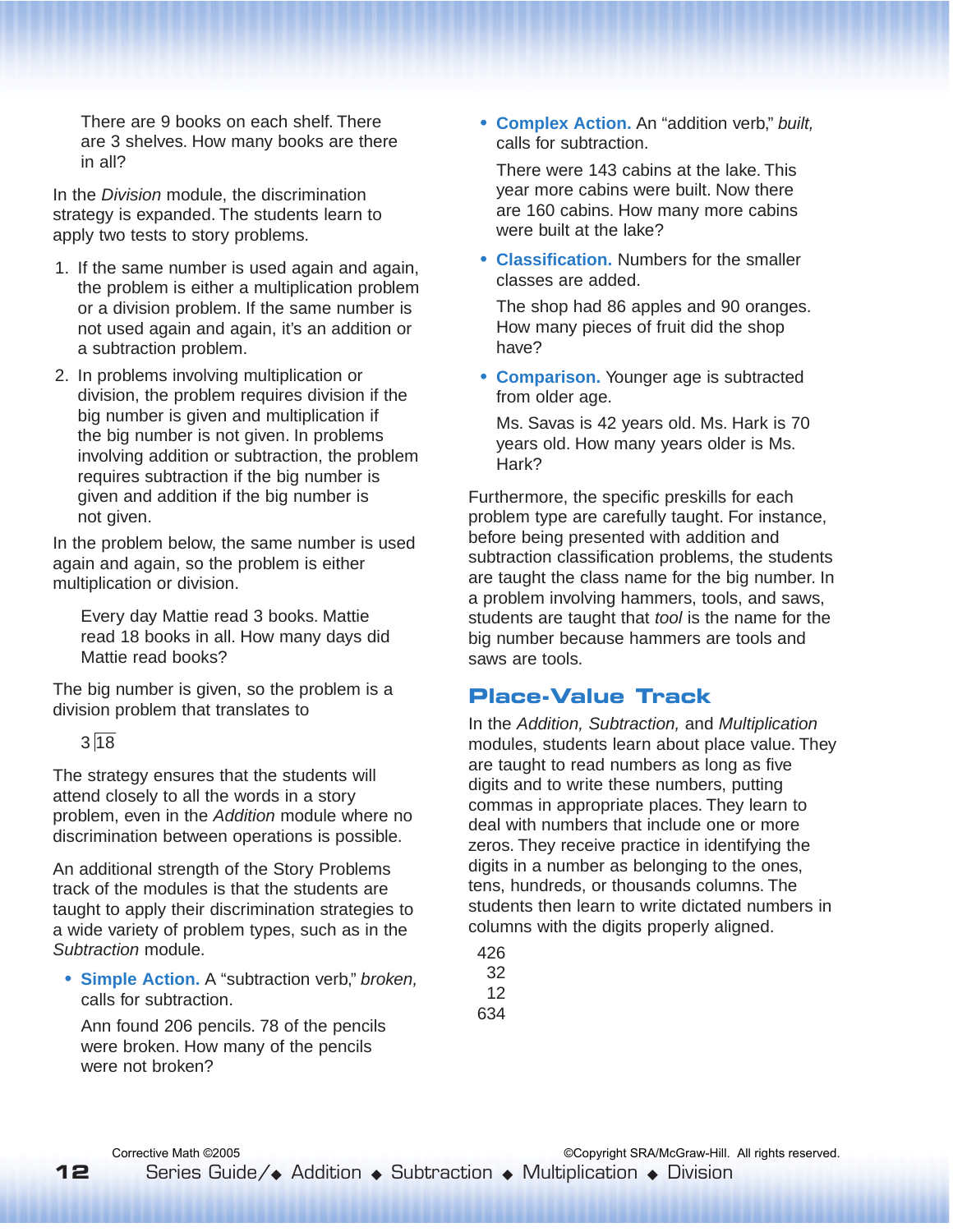## **Addition**

|                                                                                                                                                                                                                        |        |  |  | 10 15 20 25 30 35 40 45 50 55 60 65 |  |  |  |
|------------------------------------------------------------------------------------------------------------------------------------------------------------------------------------------------------------------------|--------|--|--|-------------------------------------|--|--|--|
| <b>Facts</b>                                                                                                                                                                                                           |        |  |  |                                     |  |  |  |
| Determine the sum of any two 1-digit numbers.                                                                                                                                                                          |        |  |  |                                     |  |  |  |
| Write two facts as any two given 1-digit numbers.                                                                                                                                                                      |        |  |  |                                     |  |  |  |
| Say a series of consecutively ordered facts. For example,<br>$7 + 1 = 8$ , $7 + 2 = 9$ , $7 + 3 = 10$ .                                                                                                                |        |  |  |                                     |  |  |  |
| Determine the sum of a 2-digit number plus a 1-digit<br>number. The digit in the tens column of the sum is the same<br>as the digit in the tens column of the 2-digit addend. For<br>example, $14 + 5 = 19$ .          |        |  |  |                                     |  |  |  |
| Determine the sum of a 2-digit number plus a 1-digit<br>number. The digit in the tens column of the sum is one ten<br>greater than the digit in the tens column of the 2-digit<br>addend. For example, $14 + 8 = 22$ . |        |  |  |                                     |  |  |  |
| <b>Place Value</b>                                                                                                                                                                                                     |        |  |  |                                     |  |  |  |
| Say the number for a 3-digit numeral.                                                                                                                                                                                  |        |  |  |                                     |  |  |  |
| Write the numeral for any 2- or 3-digit number.                                                                                                                                                                        |        |  |  |                                     |  |  |  |
| Say the number for a 4-digit numeral.                                                                                                                                                                                  |        |  |  |                                     |  |  |  |
| Say the number of tens in a 2-digit numeral.                                                                                                                                                                           |        |  |  |                                     |  |  |  |
| Write the numeral for any 4-digit number.                                                                                                                                                                              |        |  |  |                                     |  |  |  |
| <b>Operations</b>                                                                                                                                                                                                      |        |  |  |                                     |  |  |  |
| Determine the sum of two 2- or 3-digit numbers. No<br>regrouping. Vertical format.                                                                                                                                     |        |  |  |                                     |  |  |  |
| Determine the sum of two 2- or 3-digit numbers. No<br>regrouping. Horizontal format.                                                                                                                                   |        |  |  |                                     |  |  |  |
| Determine the sum of three or four single-digit numbers.<br>With and without regrouping.                                                                                                                               |        |  |  |                                     |  |  |  |
| Determine the sum of three or four 2-digit numbers. No<br>regrouping.                                                                                                                                                  |        |  |  |                                     |  |  |  |
| Determine the sum of three or four 1- or 2-digit numbers.<br>The sum of the ones column is greater than 9.                                                                                                             |        |  |  |                                     |  |  |  |
| Determine the sum of three or four 1-, 2-, or 3-digit<br>numbers. The sum of the ones column as well as the sum of<br>the tens column is greater than 9. Regrouping required.                                          |        |  |  |                                     |  |  |  |
| Determine the sum of three or four 1-, 2-, 3-, or 4-digit<br>numbers. The sums of the ones, tens, and/or hundreds<br>columns are between 10 and 20. Regrouping required.                                               |        |  |  |                                     |  |  |  |
| Determine the sum of three or four 2-, 3-, or 4-digit<br>numbers. The sums of the ones, tens, and/or hundreds<br>columns are between 10 and 35. Regrouping required.                                                   |        |  |  |                                     |  |  |  |
| <b>Story Problems</b>                                                                                                                                                                                                  |        |  |  |                                     |  |  |  |
| Determine the sum in a story problem with extraneous<br>information. (Picture problems.)                                                                                                                               |        |  |  |                                     |  |  |  |
| Determine the sum in a story problem with extraneous<br>information. (Sentences in columns.)                                                                                                                           |        |  |  |                                     |  |  |  |
| Determine the sum in a story problem with extraneous<br>information. (Paragraph form.)                                                                                                                                 |        |  |  |                                     |  |  |  |
| Key: Teach                                                                                                                                                                                                             | Review |  |  |                                     |  |  |  |

Corrective Math ©2005 ©Copyright SRA/McGraw-Hill. All rights reserved.

Series Guide/◆ Addition ◆ Subtraction ◆ Multiplication ◆ Division **13**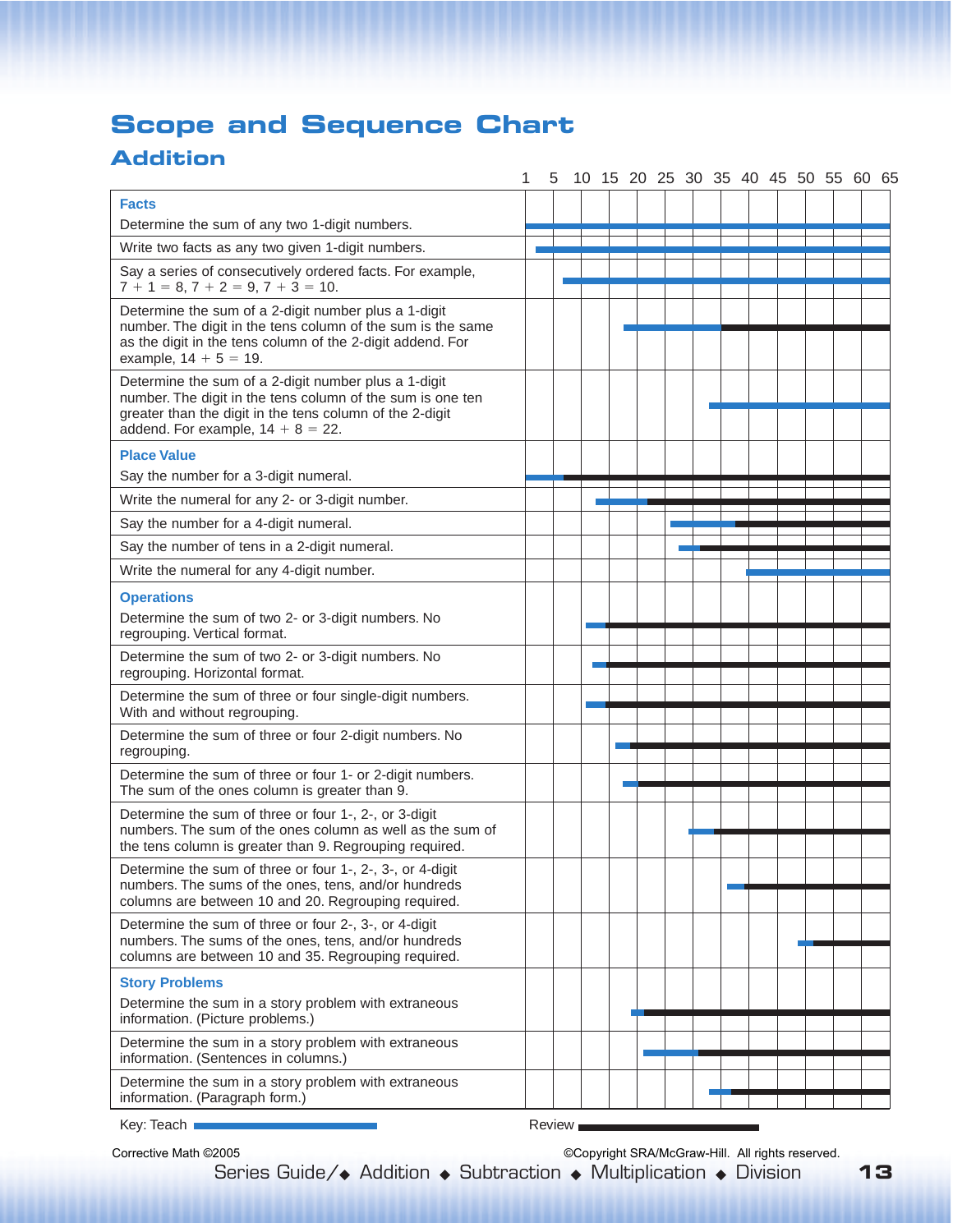## **Subtraction**

|                                                                                                                                                                                                                              | 5 |  |  | 10 15 20 25 30 35 40 45 50 55 60 65 |  |  |  |
|------------------------------------------------------------------------------------------------------------------------------------------------------------------------------------------------------------------------------|---|--|--|-------------------------------------|--|--|--|
| <b>Facts</b>                                                                                                                                                                                                                 |   |  |  |                                     |  |  |  |
| Determine the 1-digit difference between a 2-digit number<br>(less than 19) and a 1-digit number.                                                                                                                            |   |  |  |                                     |  |  |  |
| Write two subtraction facts for any given 1- or 2-digit<br>minuend and a 1-digit subtrahend.                                                                                                                                 |   |  |  |                                     |  |  |  |
| Say a series of consecutively ordered facts. For example,<br>$10 - 1 = 9$ ; $10 - 2 = 8$ ; $10 - 3 = 7$ .                                                                                                                    |   |  |  |                                     |  |  |  |
| <b>Place Value</b><br>Say the number for a 3-digit numeral                                                                                                                                                                   |   |  |  |                                     |  |  |  |
| Say the number for a 4-digit numeral.                                                                                                                                                                                        |   |  |  |                                     |  |  |  |
| Say the number in each column of a 3- or 4-digit numeral.                                                                                                                                                                    |   |  |  |                                     |  |  |  |
| Write the numeral for any 3- or 4-digit number.                                                                                                                                                                              |   |  |  |                                     |  |  |  |
| <b>Operations</b>                                                                                                                                                                                                            |   |  |  |                                     |  |  |  |
| Determine the difference between two numbers less than<br>10,000. No regrouping required.                                                                                                                                    |   |  |  |                                     |  |  |  |
| Determine the difference between two numbers less than<br>10,000. Regrouping required for one column.                                                                                                                        |   |  |  |                                     |  |  |  |
| Determine the difference between two numbers less than<br>10,000. Regrouping required for two nonconsecutive<br>columns.                                                                                                     |   |  |  |                                     |  |  |  |
| Determine the difference between two numbers less than<br>10,000. Regrouping required. The column from which a<br>student must regroup has zero in the minuend.                                                              |   |  |  |                                     |  |  |  |
| Determine the difference between two numbers less than<br>10,000. Regrouping required for two consecutive columns.                                                                                                           |   |  |  |                                     |  |  |  |
| Determine the difference between two numbers less than<br>10,000. Regrouping required. Horizontal format.                                                                                                                    |   |  |  |                                     |  |  |  |
| Determine the difference between two numbers less than<br>10,000. Regrouping required. The column from which the<br>student must regroup and the column next to it have zeros<br>in the minuend.                             |   |  |  |                                     |  |  |  |
| <b>Story Problems</b>                                                                                                                                                                                                        |   |  |  |                                     |  |  |  |
| Determine the difference or sum in a story problem in which<br>the verbs signify the operation that is required.                                                                                                             |   |  |  |                                     |  |  |  |
| Determine the difference or sum in a story problem that<br>includes higher- and lower-order classes. For example:<br>There were 27 girls on the school bus. There were 40                                                    |   |  |  |                                     |  |  |  |
| students in all on the bus. How many boys were on the bus?<br>Determine the difference or sum in a story problem in which<br>the verb usually signifies addition.                                                            |   |  |  |                                     |  |  |  |
| Determine the difference or sum in a story problem that has<br>the word not. For example: 96 children went to a play. 46 of<br>the children enjoyed the play. The rest did not. How many<br>children did not enjoy the play? |   |  |  |                                     |  |  |  |
| Determine the difference or sum in a story problem that<br>includes comparisons.                                                                                                                                             |   |  |  |                                     |  |  |  |

Key: Teach **Review Review Review Review Review**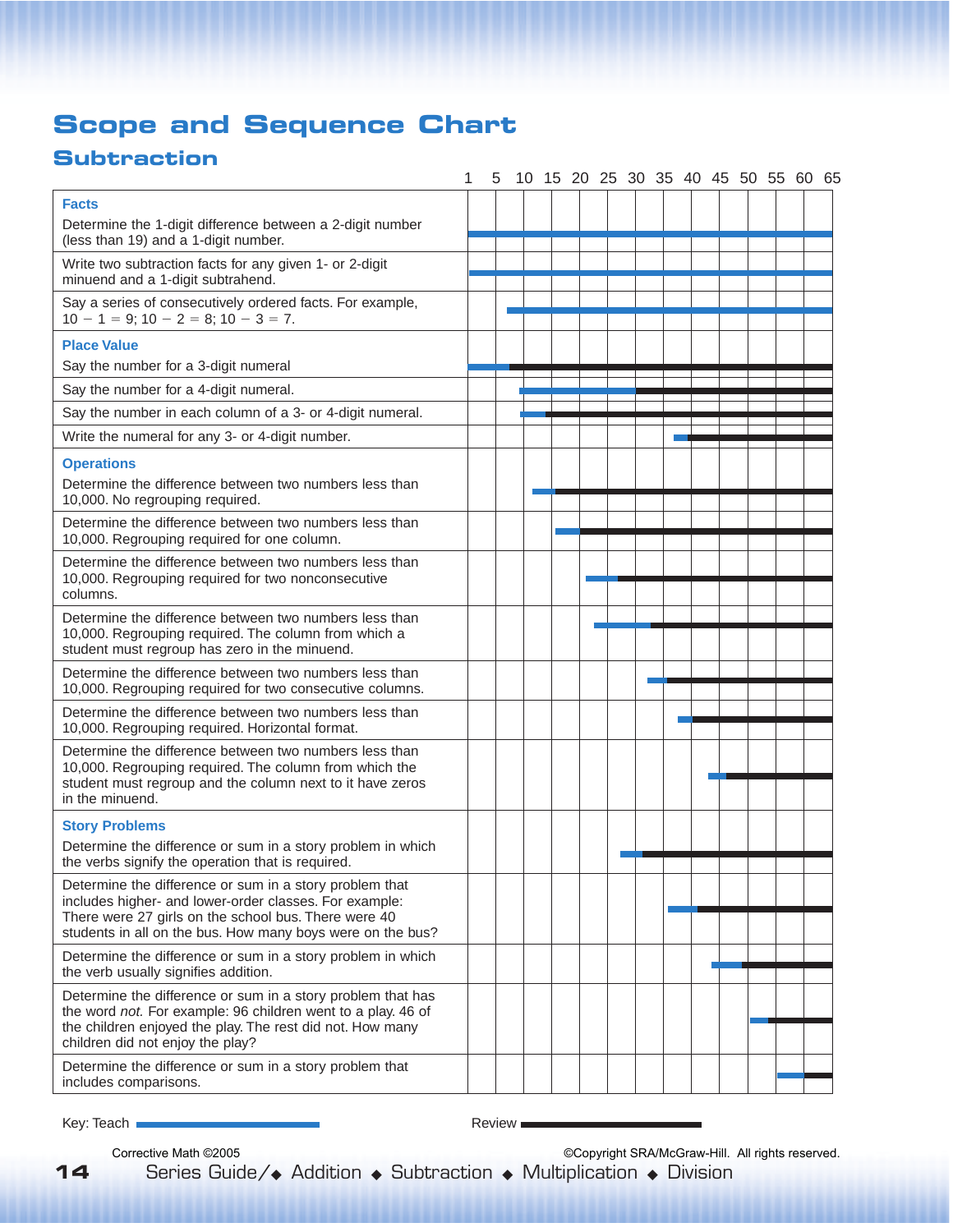# **Multiplication**

|                                                                                                                   | 1 | 5 |  |  |  |  |  |  | 10 15 20 25 30 35 40 45 50 55 60 65 |
|-------------------------------------------------------------------------------------------------------------------|---|---|--|--|--|--|--|--|-------------------------------------|
| <b>Facts</b>                                                                                                      |   |   |  |  |  |  |  |  |                                     |
| Determine the product of two 1-digit numbers.                                                                     |   |   |  |  |  |  |  |  |                                     |
| Write two multiplication facts for any two 1-digit numbers.                                                       |   |   |  |  |  |  |  |  |                                     |
| Say a series of consecutively ordered facts. For example,<br>$5 \times 5 = 25$ ; $5 \times 6 = 30$ .              |   |   |  |  |  |  |  |  |                                     |
| Determine the sum of a 2-digit number and a 1-digit<br>number.                                                    |   |   |  |  |  |  |  |  |                                     |
| Determine the product of two 1-digit numbers, one of which<br>is zero.                                            |   |   |  |  |  |  |  |  |                                     |
| <b>Place Value</b>                                                                                                |   |   |  |  |  |  |  |  |                                     |
| Say the number for a 3-digit numeral.                                                                             |   |   |  |  |  |  |  |  |                                     |
| Say the number in each column of a 2-digit number.                                                                |   |   |  |  |  |  |  |  |                                     |
| Say the number for a 4-digit numeral.                                                                             |   |   |  |  |  |  |  |  |                                     |
| Say the number for a 5-digit numeral.                                                                             |   |   |  |  |  |  |  |  |                                     |
| <b>Operations</b>                                                                                                 |   |   |  |  |  |  |  |  |                                     |
| Determine the product of a 2- or 3-digit number and a<br>1-digit number. No regrouping required.                  |   |   |  |  |  |  |  |  |                                     |
| Determine the product of a 2-digit number and a 1-digit<br>number. Regrouping required.                           |   |   |  |  |  |  |  |  |                                     |
| Determine the product of a 3-digit number and a 1-digit<br>number. Regrouping required for two columns.           |   |   |  |  |  |  |  |  |                                     |
| Determine the product of two 2-digit numbers.                                                                     |   |   |  |  |  |  |  |  |                                     |
| Determine the product of a 2-digit number and a 3-digit<br>number.                                                |   |   |  |  |  |  |  |  |                                     |
| Determine the product of a 2-digit number and a 1-digit<br>number. The multiplier has a zero in the ones column.  |   |   |  |  |  |  |  |  |                                     |
| <b>Story Problems</b>                                                                                             |   |   |  |  |  |  |  |  |                                     |
| Determine the product or sum in a story problem with two<br>1-digit numbers.                                      |   |   |  |  |  |  |  |  |                                     |
| Determine the product or sum in a story problem with a<br>2- or 3-digit number and a 1-digit number.              |   |   |  |  |  |  |  |  |                                     |
| Determine the product, sum, or difference in a story<br>problem with a 2- or 3-digit number and a 1-digit number. |   |   |  |  |  |  |  |  |                                     |
| Determine the product, sum, or difference in a story<br>problem with a 2-digit number and a 2- or 3-digit number. |   |   |  |  |  |  |  |  |                                     |

Key: Teach **Review Review Review Review Review**